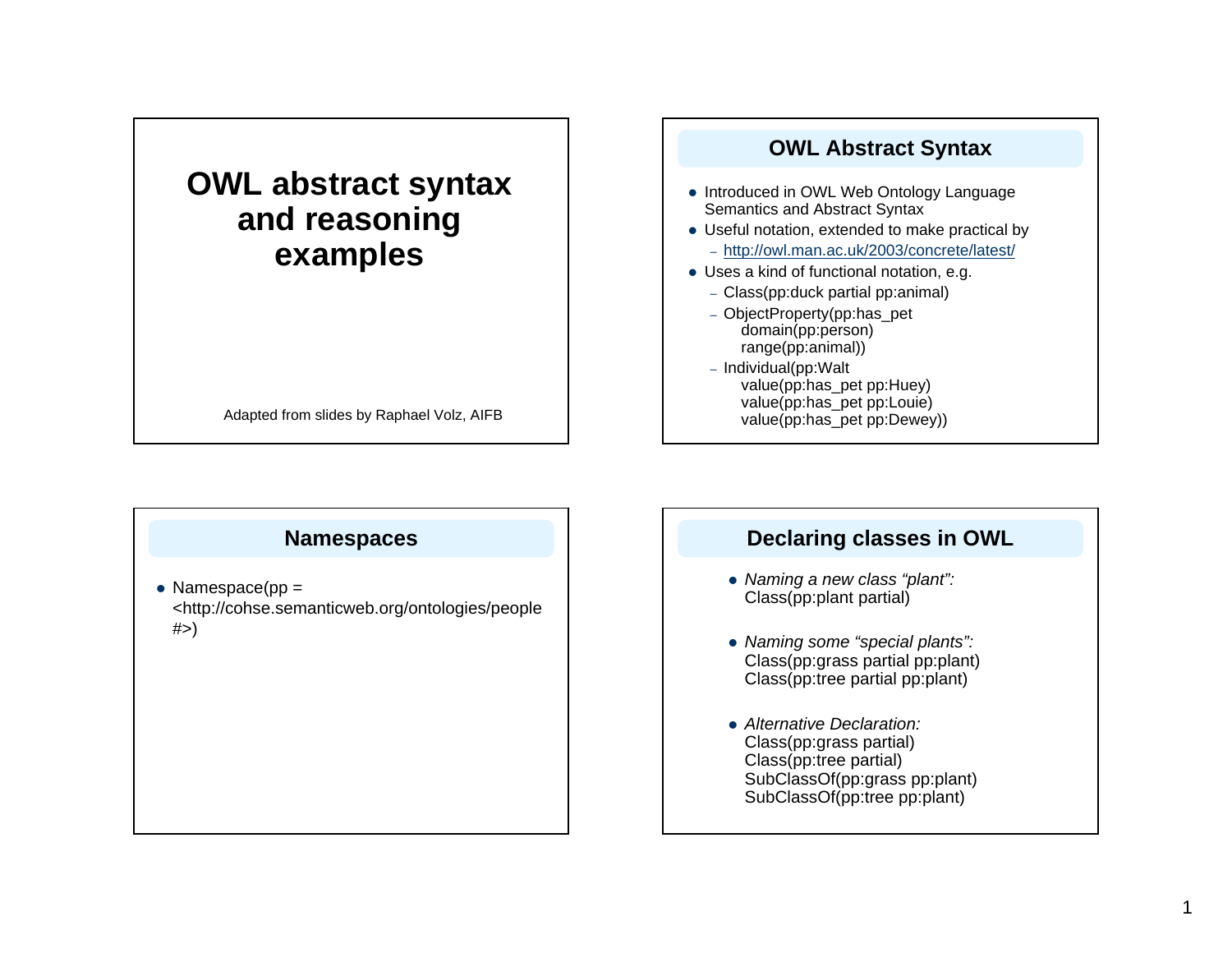### **Declaring Properties in OWL: I**

- z *A simple property:* ObjectProperty(pp:eaten\_by)
- z *Properties may be inverse to each other:* ObjectProperty(pp:eats inverseOf(pp:eaten\_by))
- z *Domain and Ranges:* ObjectProperty(pp:has\_pet domain(pp:person) range(pp:animal))

### **Declaring Properties in OWL: II**

- z *Datatype Properties:* DataProperty(pp:service\_number range(xsd:integer))
- z *Property Hierarchy:* SubPropertyOf(pp:has\_pet pp:likes)
- z *Algebraic properties:* ObjectProperty(pp:married\_to Symmetric) ObjectProperty(pp:ancestor\_of Transitive) ObjectProperty(pp:passport\_nr Functional)

# **Individuals in OWL**

Individual(pp:Tom type(owl:Person)) Individual(pp:Dewey type(pp:duck)) Individual(pp:Rex type(pp:dog) value(pp:is\_pet\_of pp:Mick)) Individual(pp:Mick type(pp:male) value(pp:reads pp:Daily- Mirror) value(pp:drives pp:Golf GTI) value(pp:name "Mick"^xsd:string))

### **Entailment Quiz**

# What follows fromthese descriptions?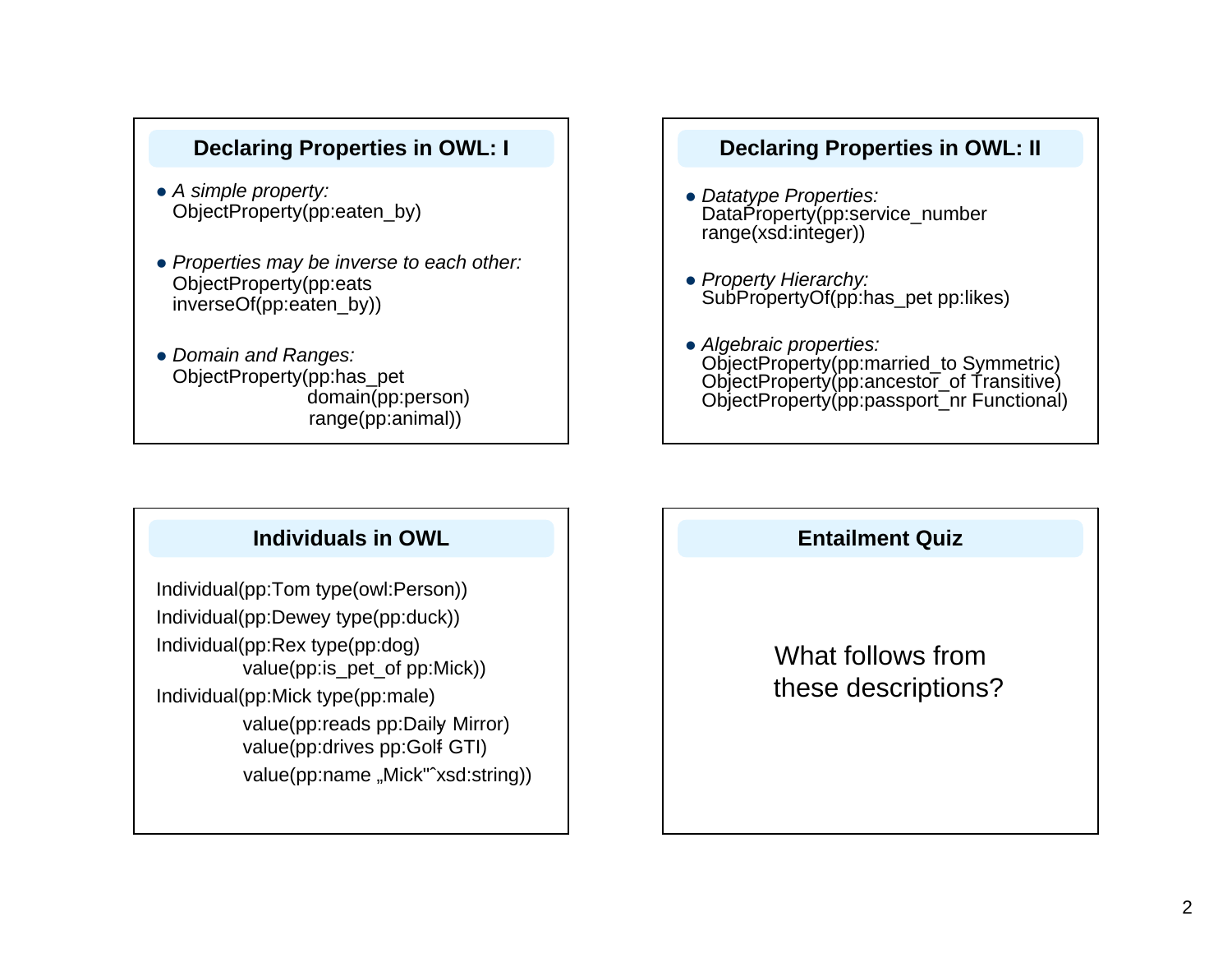### **Quiz # 1**

Class(pp:old+lady complete intersectionOf(pp:elderly pp:female pp:person))

Class(pp:old+lady partial intersectionOf( restriction(pp:has\_pet allValuesFrom(pp:cat)) restriction(pp:has\_pet someValuesFrom(pp:animal))))

## **Quiz #1 - Solution**

Every old lady must have a pet cat. (Because she must have some pet and all her pets must be cats.)

# **Quiz #2**

Class(pp:cow partial pp:vegetarian) Class(pp:mad+cow complete intersectionOf(pp:cow restriction(pp:eats someValuesFrom(intersectionOf(pp:brain restriction(pp:part\_of someValuesFrom pp:sheep))))))

> What can be saidabout mad cows ?

### **Quiz # 2 - Solution**

There can be no mad cows.

(Because cows, as vegetarians, don't eat anything that is a part of an animal.)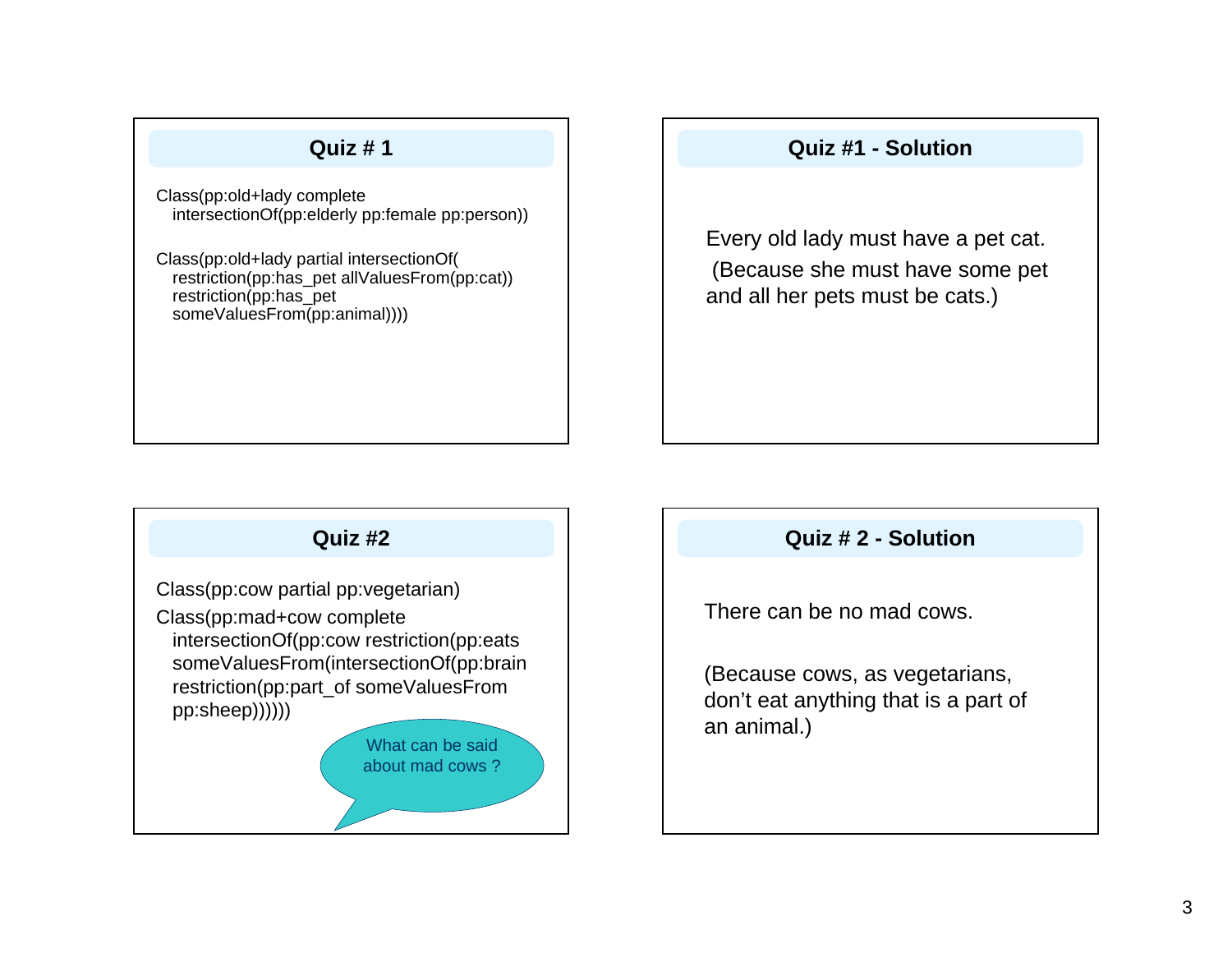

# **Quiz #3 - Solution**

Minnie must be a person (because pet owners are human) and thus is an old lady. Thus Tom must be <sup>a</sup> cat (because all pets of old ladies are cats).



### **Quiz #4 - Solution**

Walt must be an animal lover. Note that stating that Walt is a person is redundant.